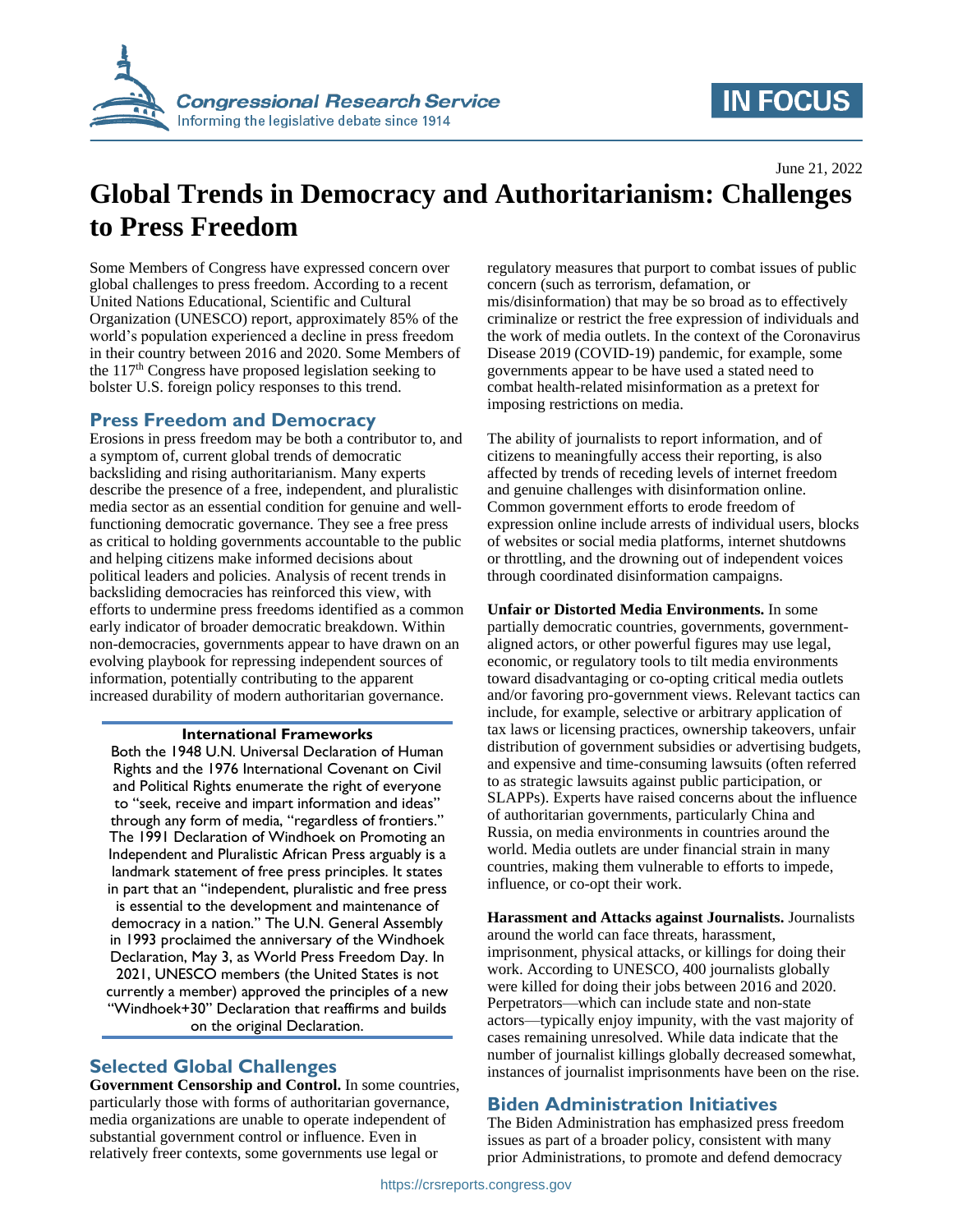around the world. The Administration announced a number of relevant initiatives at the December 2021 Summit for Democracy. These include pledged funding for: a) the International Fund for Public Interest Media, which aims "to enhance the independence, development, and sustainability of independent media, especially in resourcepoor and fragile settings;" b) a program to "improve the financial viability of independent media outlets;" c) a fund to provide liability coverage to journalists seeking protection from lawsuits designed to deter their work; and d) a program to provide journalists with digital and physical security training and other assistance. The United States and some other governments further announced a joint effort to establish a code of conduct for using export controls to prevent the spread of technologies that enable human rights abuses, including against journalists.

### **Selected U.S. Policy Tools**

**Public Reporting.** The State Department's statutorily mandated annual *Country Reports on Human Rights Practices* include information on freedom of expression conditions for members of the media in countries around the world. This media-specific reporting is pursuant in part to the Daniel Pearl Freedom of the Press Act of 2009 (P.L. 111-166), which required the State Department to expand the reports' coverage of press freedom issues.

**Media-Related Democracy Assistance.** Congress appropriates foreign assistance funds that support some programs to bolster the supply of, and demand for, independent media, as well as improve broader enabling environments. In FY2021, the State Department and USAID allocated approximately \$155 million for the "Independent Media and Free Flow of Information" foreign assistance program area. For FY2023, the Biden Administration requested approximately \$251 million for this program area. These figures include internet freedom programs funded by these agencies; they do not capture media-related activities categorized under other foreign assistance program areas, such as civil society. Separately, the National Endowment for Democracy, to which Congress provides an annual appropriation (around \$300 million in recent years), generally devotes a substantial amount of its grant resources to supporting independent media. Though not considered democracy assistance, U.S. international broadcasting may help fill information gaps in contexts where domestic independent media does not exist.

Congress has included some relevant directives in recent Department of State, Foreign Operations, and Related Programs Appropriations Acts (SFOPS). Most recently, the FY2022 SFOPS Act (Division K of P.L. 117-103) directs not less than \$20 million for programs to protect freedom of expression and independent media, and not less than \$30 million for supporting and protecting threatened, harassed, or attacked civil society activists and journalists.

**Targeted Sanctions.** Some global and country-specific authorities allow for the imposition of economic sanctions and/or visa restrictions against foreign persons responsible for human rights violations or abuses, including against media workers. These include, for example, the Global Magnitsky Human Rights Accountability Act (Title XII,

Subtitle F of P.L. 114-328). The executive branch has utilized these authorities on some occasions to respond to government actions taken against journalists overseas. This has included, for example, sanctions in response to the October 2018 Saudi government operation that resulted in the killing of Jamal Khashoggi, and the May 2021 forced diversion of an international flight by Belarusian authorities for the apparent purpose of detaining and arresting a Belarusian journalist. In February 2021, the State Department announced the "Khashoggi Ban," which allows for visa restrictions against individuals working for foreign governments engaged in "serious, extraterritorial counterdissident activities," including against journalists.

**Foreign Assistance Conditionality.** Certain provisions that restrict foreign assistance on the basis of human rights have potential relevance for responding to human rights violations related to press freedom. These include Sections 116 and 502B of the Foreign Assistance Act, as amended, which, though rarely invoked, restrict certain assistance to governments engaging "in a consistent pattern of gross violations of internationally recognized human rights." Some SFOPS provisions have also contemplated possible relevant assistance restrictions to particular countries.

**Export Controls.** The United States may use export controls to combat the spread of technologies, such as spyware and other surveillance tools, which can be used to facilitate attacks against journalists. The Export Control Reform Act of 2018 (Title XVII, Subtitle B of P.L. 115- 232) stipulates that export controls be used in part to carry out U.S. foreign policy, "including the protection of human rights and the promotion of democracy."

#### **Issues for Congress**

**Diplomatic Efforts**. Some Members may consider whether press freedom issues can be more effectively integrated into U.S. bilateral and multilateral diplomacy, including whether the executive branch is making sufficient use of sanctions tools. Relatedly, Congress may assess whether to create State Department offices and/or senior officials focused on press freedom issues, as some pending legislation proposes. Such offices/positions may effectively elevate the issue within U.S. foreign policy, while carrying possible downside risks such as insufficient bureaucratic integration with existing relevant offices and added resource costs.

**2021 Summit for Democracy Commitments.** Numerous participating countries at the first Summit for Democracy meeting made press freedom commitments. Congress may wish to monitor how the United States is supporting partner countries to deliver on these commitments.

**Foreign Assistance.** Members may consider what additional types of foreign assistance resources, if any, to appropriate for this issue. This could include efforts to assess the effectiveness of existing programs and the anticipated value of recently announced executive branch initiatives.

**Michael A. Weber**, Analyst in Foreign Affairs